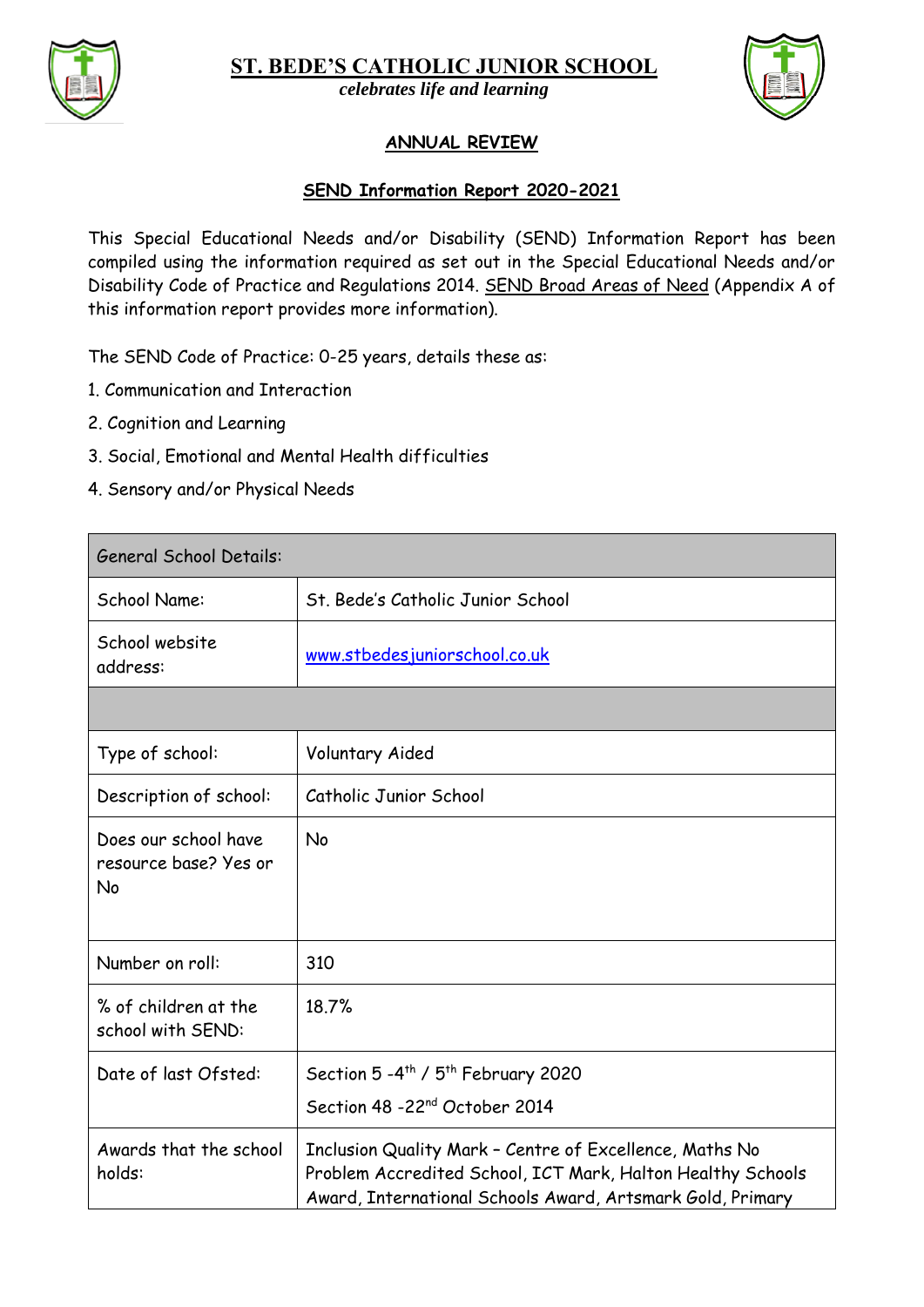

*celebrates live and learning celebrates life and learning*

Science Quality Mark-platinum, Primary Quality Mark, Eco Silver Award, Fairtrade: Fair Achiever and Sainsbury's Gold School Games Kite Mark, Sport England Activemark, Physical Education and Sport Quality Mark, History Quality Mark.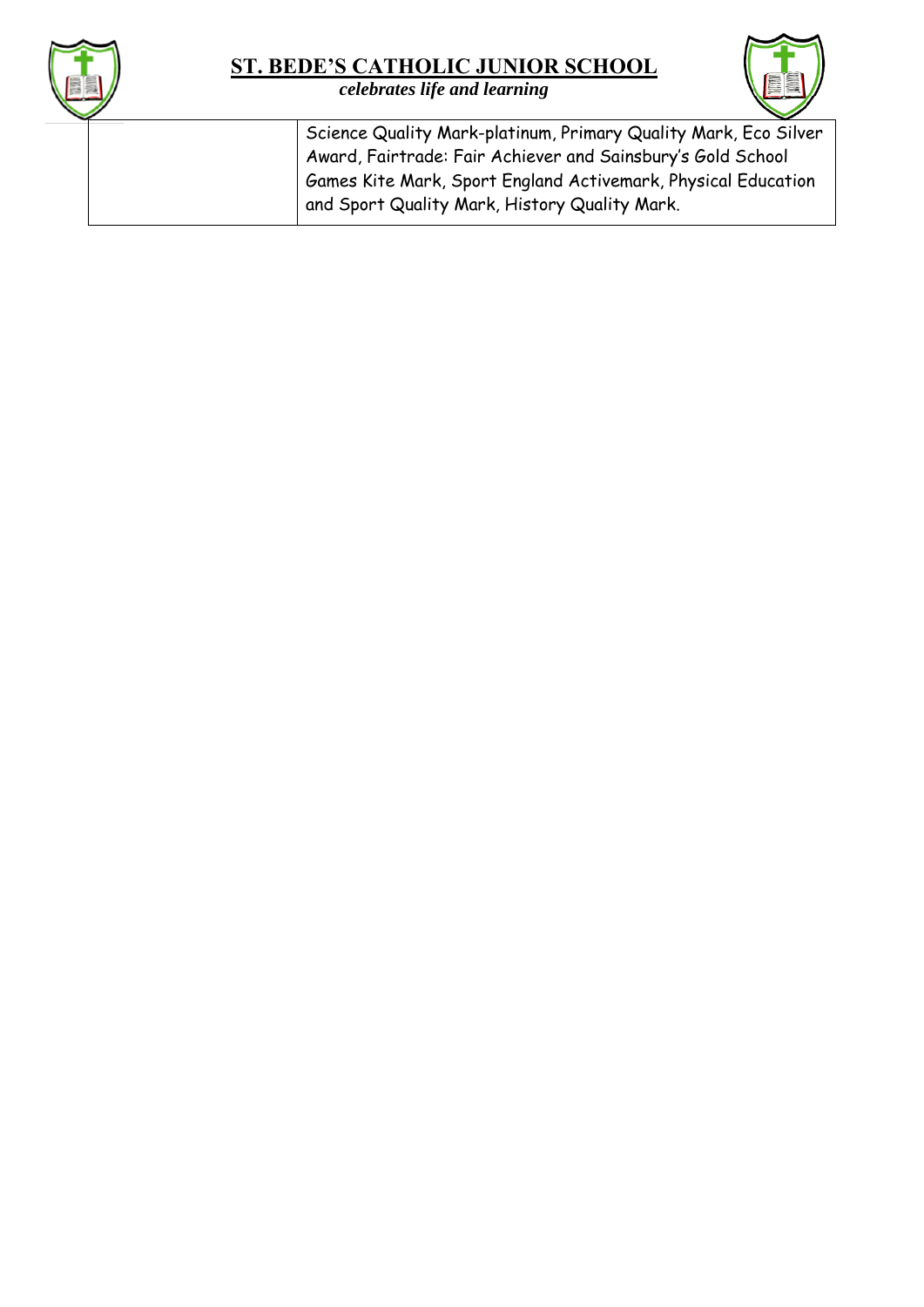| Accessibility                                                                  | The school aims to:                                                                                                                                                                                                                                                                                                                                                                                                               |  |  |  |
|--------------------------------------------------------------------------------|-----------------------------------------------------------------------------------------------------------------------------------------------------------------------------------------------------------------------------------------------------------------------------------------------------------------------------------------------------------------------------------------------------------------------------------|--|--|--|
| information about the<br>school:                                               | increase the extent to which disabled children and young<br>people can engage in the school curriculum;                                                                                                                                                                                                                                                                                                                           |  |  |  |
|                                                                                | improve the physical environment of the school to increase<br>$\bullet$<br>disabled pupils' physical access to education and extra-<br>curricular activities - access outside school by ramps and<br>within school there is a chair lift/widened doors/disables<br>toilet; a VI assessment has recently been carried out and a<br>sensory 'Peace Garden' is available within the outdoor learning<br>environment;                 |  |  |  |
|                                                                                | improve the delivery of information to disabled children and<br>٠<br>young people, using formats which give better access to<br>information; continue to develop Nurture provision to<br>increase motivation and greater social and emotional<br>involvement in learning, helping pupils to achieve their personal<br>best, feel more confident, happy and successful;                                                            |  |  |  |
|                                                                                | offer Forest School activities and outdoor learning as<br>$\bullet$<br>research has proved that engaging with the outdoor<br>environment has a significant impact on children's cognitive<br>abilities and their social and emotional well-being; Forest<br>Schools help us to take advantage of the outdoor learning<br>environment that we already have and to make use of local<br>green spaces to encourage outdoor activity; |  |  |  |
|                                                                                | increase family engagement in the outdoors by equipping them<br>$\bullet$<br>with the relevant skills to allow them to take advantage of the<br>local environment and therefore, develop their social and<br>emotional well-being.                                                                                                                                                                                                |  |  |  |
|                                                                                | See Equality and Inclusion Action Plans.                                                                                                                                                                                                                                                                                                                                                                                          |  |  |  |
| Please provide a web<br>link to your school's<br><b>Accessibility Strategy</b> | http://www.stbedesjuniorschool.co.uk/page/accessibilty-<br>plan/27968                                                                                                                                                                                                                                                                                                                                                             |  |  |  |
| Expertise and training                                                         | SENDCo - National Award for SEN Co-ordination.                                                                                                                                                                                                                                                                                                                                                                                    |  |  |  |
| of school based staff<br>about SEND. (CPD                                      | SENDCo - Nurture Group Network Certification.                                                                                                                                                                                                                                                                                                                                                                                     |  |  |  |
| details)                                                                       | SENDCo Forest Schools Level 3 Leader Training; teaching staff<br>completed Forest Skills Training.                                                                                                                                                                                                                                                                                                                                |  |  |  |
|                                                                                | SENDCo - ELSA (Emotional Literacy Support Assistant).                                                                                                                                                                                                                                                                                                                                                                             |  |  |  |
|                                                                                | Additional expertise and training of SENDCO, some teachers and<br>TAs includes:                                                                                                                                                                                                                                                                                                                                                   |  |  |  |
|                                                                                | Mental Health First Aiders x 3                                                                                                                                                                                                                                                                                                                                                                                                    |  |  |  |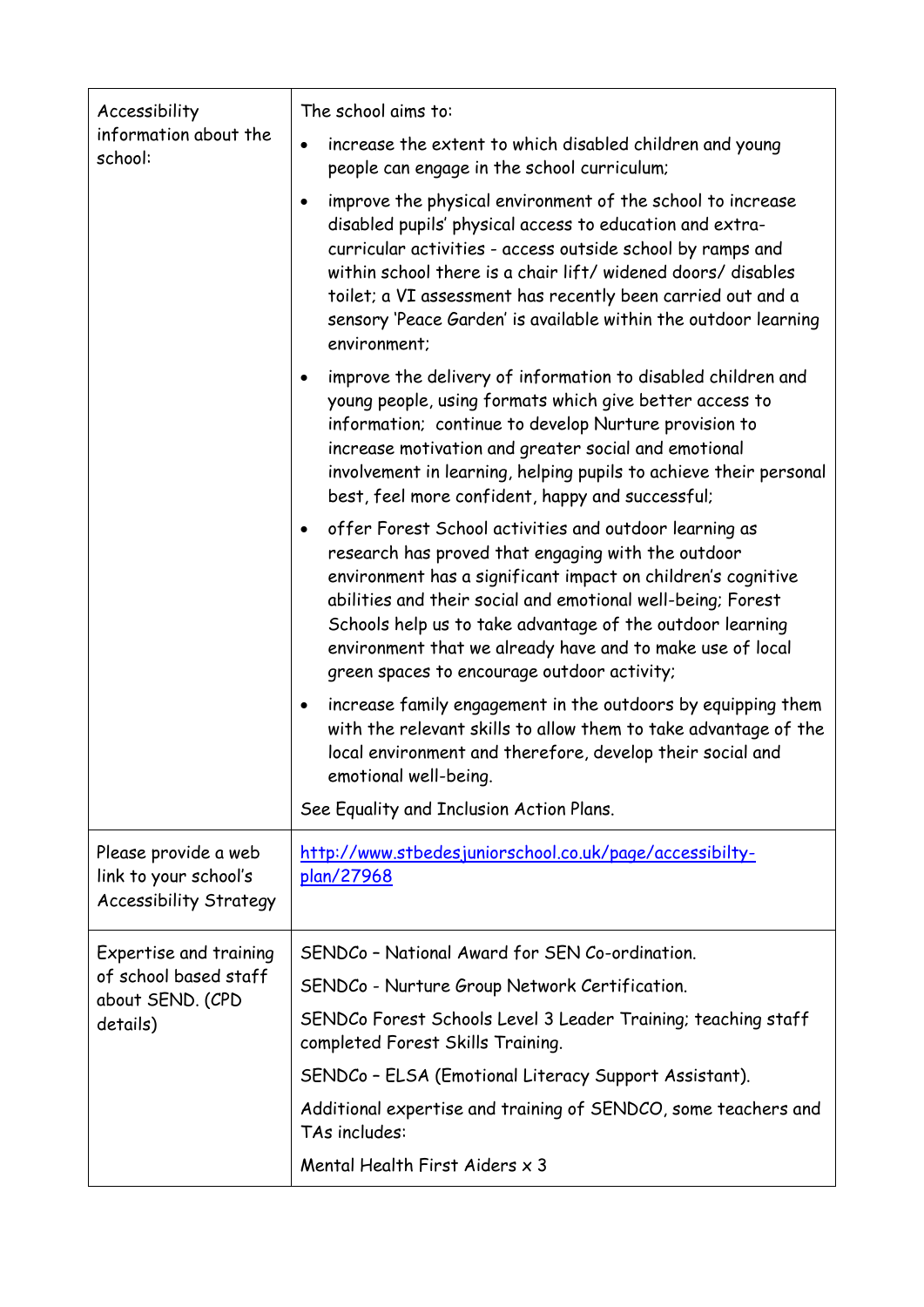| Regular attendance at Nurture Network meetings                                                                                         |                    |   |
|----------------------------------------------------------------------------------------------------------------------------------------|--------------------|---|
| Regular Educational Psychology Consultations                                                                                           |                    |   |
| Speech, language and communication/vocabulary acquisition                                                                              |                    |   |
| Attachment theory                                                                                                                      |                    |   |
| Nurture Group theory and practice                                                                                                      |                    |   |
| ASC basic awareness - ongoing support offered by specialist<br>teacher in LA                                                           |                    |   |
| VI Service ongoing support                                                                                                             |                    |   |
| Brookfields outreach to support learners with complex needs                                                                            |                    |   |
| Sensory Processing Difficulty training                                                                                                 |                    |   |
| <b>Boxall Profile training</b>                                                                                                         |                    |   |
| <b>BAAT ARTiculate training</b>                                                                                                        |                    |   |
| Play Therapy                                                                                                                           |                    |   |
| Lego Therapy                                                                                                                           |                    |   |
| Dyslexia awareness                                                                                                                     |                    |   |
| Precision Teaching                                                                                                                     |                    |   |
| One Page Profile training                                                                                                              |                    |   |
| Managing intervention for impact                                                                                                       |                    |   |
| What works for low attaining and disadvantaged pupils                                                                                  |                    |   |
| Introduction to SEND for NQTs                                                                                                          |                    |   |
| Team Teach                                                                                                                             |                    |   |
| <b>CAF Training</b>                                                                                                                    |                    |   |
| Asthma and allergy training - ongoing                                                                                                  |                    |   |
| First aid training                                                                                                                     |                    |   |
| Defibrillator training                                                                                                                 |                    |   |
| Diabetes training - ongoing                                                                                                            |                    |   |
| <b>Restorative Practice</b>                                                                                                            |                    |   |
| Desty Mentor training                                                                                                                  |                    |   |
| Cognitive Behavioural Therapy (CBT) techniques                                                                                         |                    |   |
| Maths No Problem training                                                                                                              |                    |   |
| Specialist expertise is secured through communication with the<br>local authorities SEN department and SEND department<br>specialists. |                    |   |
|                                                                                                                                        | <b>SEND Policy</b> | У |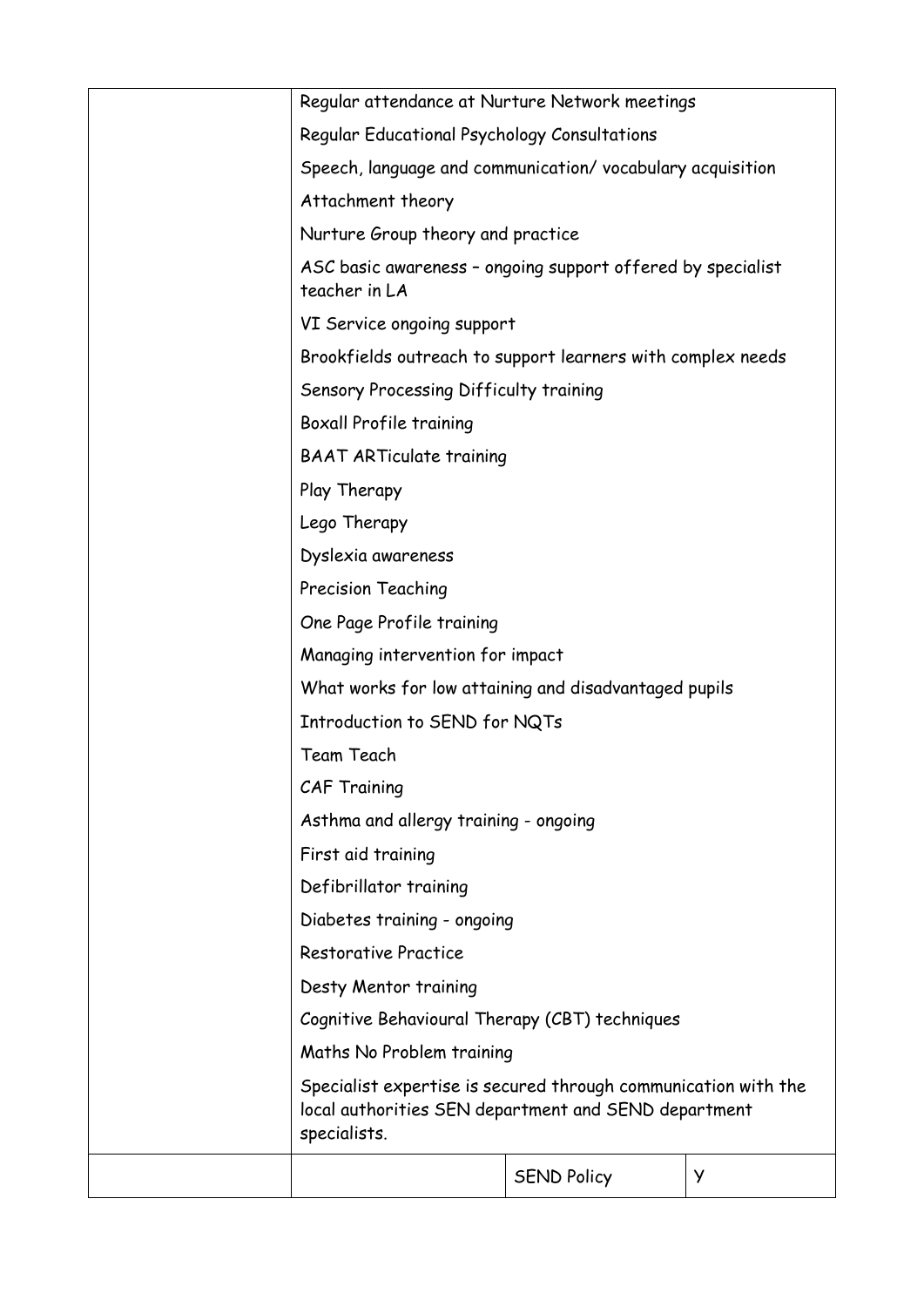| Documentation | Are the following<br>documents available on<br>the schools website?<br>If yes please insert the<br>link to the documents<br>page. | Safeguarding Policy          | <sub>y</sub> |
|---------------|-----------------------------------------------------------------------------------------------------------------------------------|------------------------------|--------------|
| available:    |                                                                                                                                   | <b>Behaviour Policy</b>      | У            |
|               |                                                                                                                                   | Equality and<br>Diversity    | У            |
|               |                                                                                                                                   | Pupil Premium<br>Information | У            |
|               |                                                                                                                                   | Complaints<br>procedure      | У            |

 $\mathbf{r}$ 

| Range of Provision and inclusion information:                                                                                          |                                                                                                                                                                                                                                                                                                                          |  |
|----------------------------------------------------------------------------------------------------------------------------------------|--------------------------------------------------------------------------------------------------------------------------------------------------------------------------------------------------------------------------------------------------------------------------------------------------------------------------|--|
| How we identify special<br>educational learning needs<br>as a school and how we<br>seek the views, opinions<br>and voice of pupils and | The Special Educational Needs and Disability Code of Practice:<br>$\bullet$<br>O to 25 years (Statutory guidance for organisations who work<br>with and support children and young people with special<br>educational needs and disabilities), effective September<br>2014, details four broad areas of need as follows: |  |
| their parents in planning<br>to meet them.                                                                                             | Communication and interaction                                                                                                                                                                                                                                                                                            |  |
|                                                                                                                                        | Cognition and learning                                                                                                                                                                                                                                                                                                   |  |
|                                                                                                                                        | Social, emotional and mental health difficulties                                                                                                                                                                                                                                                                         |  |
|                                                                                                                                        | Sensory and/or physical needs.                                                                                                                                                                                                                                                                                           |  |
|                                                                                                                                        | Provision is made for these four areas of need by:<br>$\bullet$                                                                                                                                                                                                                                                          |  |
|                                                                                                                                        | When pupils have an identified SEND before admission, we<br>$\bullet$<br>work with the staff from the pupils' current school,<br>parents/carers and outside agencies, who already know them,<br>and use the information they already have available to<br>identify what their SEND will be in our school setting.        |  |
|                                                                                                                                        | If you tell us you think your child has SEND we shall discuss<br>$\bullet$<br>this with you and investigate. We shall share with you what<br>we find out and agree next steps with you as to how we can<br>all support your child.                                                                                       |  |
|                                                                                                                                        | If your child does not appear to be making the same rate of<br>$\bullet$<br>progress as other children of their age we shall undertake<br>assessment in school and identify possible barriers to<br>his/her learning. On occasions we engage other professionals<br>too. Parents/carers are involved at all stages.      |  |
|                                                                                                                                        | We are child and family centred so you will be involved in all<br>$\bullet$<br>decision making about your child's support.                                                                                                                                                                                               |  |
|                                                                                                                                        | When we assess SEND we discuss if understanding and<br>behaviour are the same in school and at home; we take this                                                                                                                                                                                                        |  |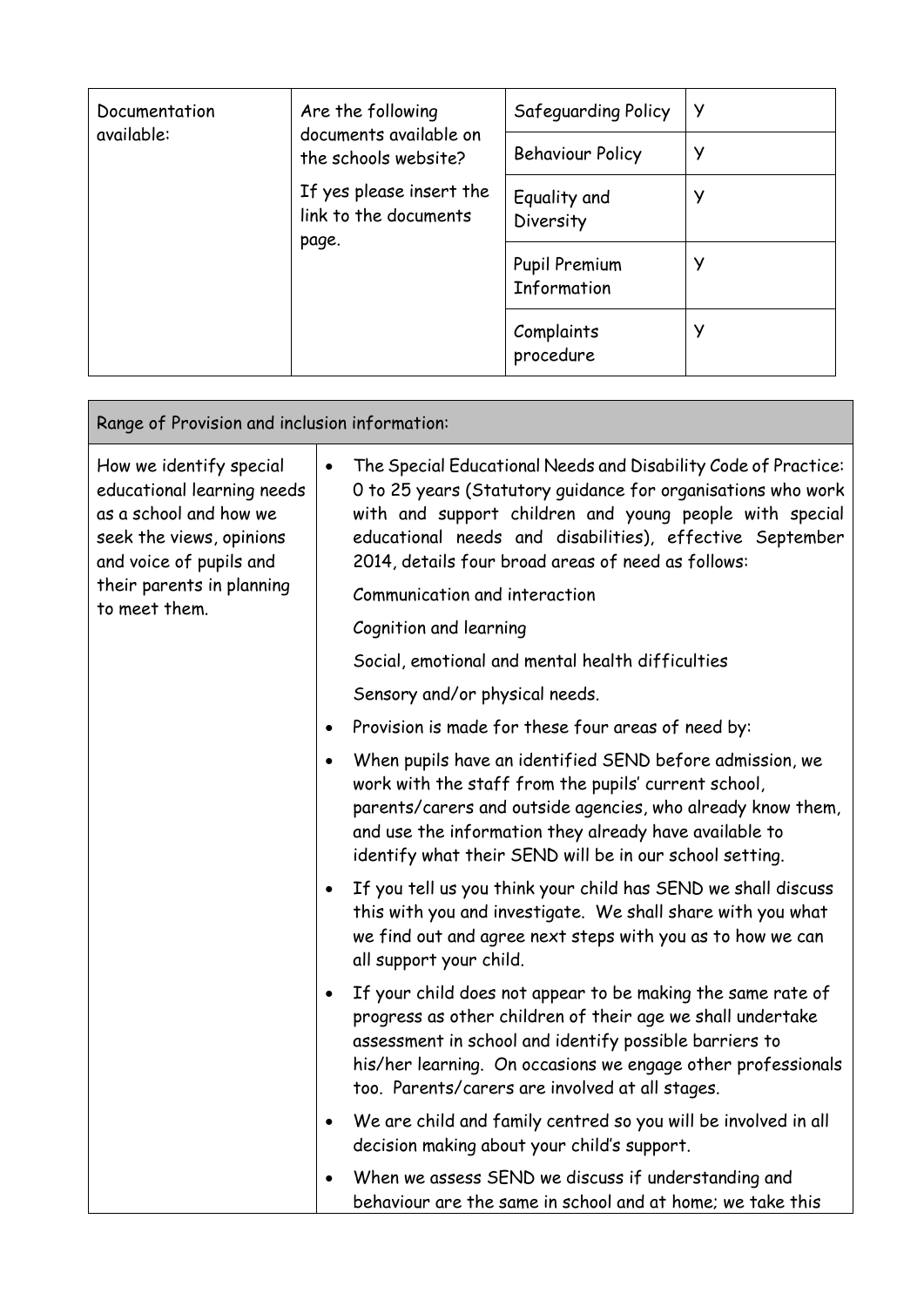|                                                                                                                                                                                           |           | into account and work with you so that we are all helping your<br>child in the same way - the School's Family Support Worker<br>can make home visits to support you in getting your child into<br>school, if this is a barrier.                                                                                                                                                                                                                                                                                                                                                                                                                                                            |
|-------------------------------------------------------------------------------------------------------------------------------------------------------------------------------------------|-----------|--------------------------------------------------------------------------------------------------------------------------------------------------------------------------------------------------------------------------------------------------------------------------------------------------------------------------------------------------------------------------------------------------------------------------------------------------------------------------------------------------------------------------------------------------------------------------------------------------------------------------------------------------------------------------------------------|
|                                                                                                                                                                                           | $\bullet$ | We write SENS Support Plans (SSPs) and/ or Wellbeing<br>Support Plans (WSPs) with pupils and parents/carers, when<br>pupils are involved with an external agency.                                                                                                                                                                                                                                                                                                                                                                                                                                                                                                                          |
|                                                                                                                                                                                           | $\bullet$ | We use homework to consolidate and practise learning that is<br>new and present an achievable challenge. There is a<br>Homework Club in every year group to support pupils.                                                                                                                                                                                                                                                                                                                                                                                                                                                                                                                |
|                                                                                                                                                                                           | $\bullet$ | The Home -School Diary is used for two-way communication,<br>including recording specific targets.                                                                                                                                                                                                                                                                                                                                                                                                                                                                                                                                                                                         |
|                                                                                                                                                                                           | $\bullet$ | Parents/ Carers meetings keep you informed of your child's<br>progress during the year and give you opportunity to make<br>comments and/ or suggestions to support your child's<br>learning.                                                                                                                                                                                                                                                                                                                                                                                                                                                                                               |
| What extra support we<br>bring in to help us meet<br>SEND: specialist services,<br>external expertise and<br>how we work together.<br>For example health, social<br>care, local authority | $\bullet$ | We have support from specialist teachers and support staff<br>for accessing the curriculum and additional input for specific<br>needs e.g., speech, language and communication provided by<br>Chatterbug, visual and hearing impairment, occupational<br>therapy, behaviour related difficulties, autism spectrum<br>conditions, moderate / severe learning difficulties, downs<br>syndrome, cerebral palsy, attachment difficulties.                                                                                                                                                                                                                                                      |
| support services and<br>voluntary sector<br>organisations.                                                                                                                                |           | We obtain support from Local Authority services and local<br>special schools which provide outreach.                                                                                                                                                                                                                                                                                                                                                                                                                                                                                                                                                                                       |
|                                                                                                                                                                                           |           | We access support from occupational therapy and<br>physiotherapy for pupils who require this input and specific<br>resources.                                                                                                                                                                                                                                                                                                                                                                                                                                                                                                                                                              |
|                                                                                                                                                                                           | $\bullet$ | We procure support from specialist and professional agencies<br>to train our staff; advise on strategies and programmes and<br>we will make referrals for assessment if we believe a period<br>of therapy is required.                                                                                                                                                                                                                                                                                                                                                                                                                                                                     |
|                                                                                                                                                                                           | $\bullet$ | We hold multi-professional meetings with parents/carers and<br>the pupil, where necessary, to review the child's progress. At<br>these meetings the following types of discussions take place:<br>what will be put into place in school to make teaching and<br>learning more effective, targets for the pupil's achievement<br>are agreed. We confirm how we will work together and what<br>we each will do. We decide on a review date to explore how<br>well the pupil is progressing, whether we are making a<br>difference and the next steps that are required. This<br>information is recorded in an Individual Inclusion Plan and<br>Class Provision Map to ensure accountability. |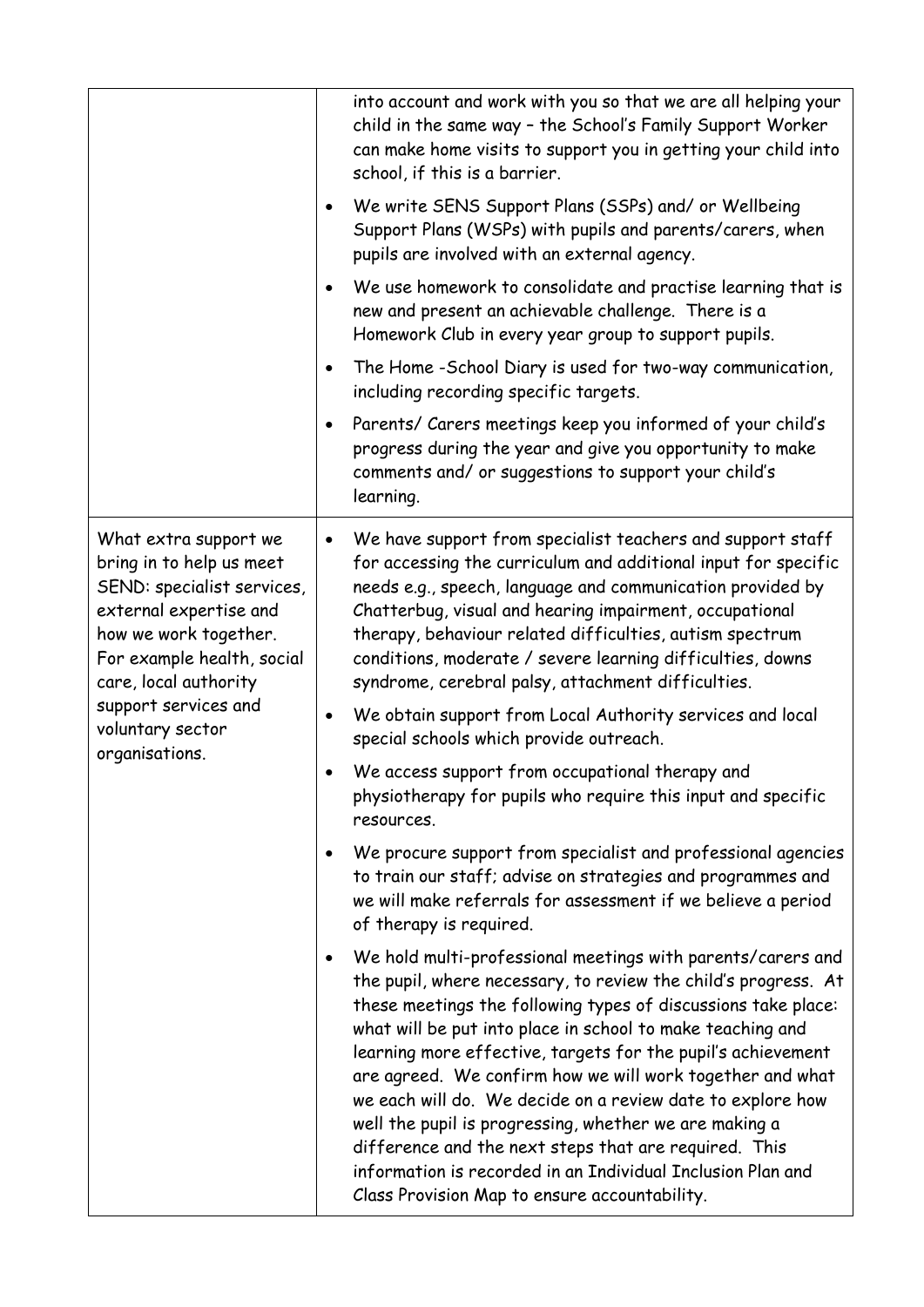|                                                                                                                 | We work closely with EWO support service.<br>$\bullet$                                                                                                                                                           |
|-----------------------------------------------------------------------------------------------------------------|------------------------------------------------------------------------------------------------------------------------------------------------------------------------------------------------------------------|
|                                                                                                                 | Work with Chatterbug speech, language and communication<br>$\bullet$<br>service.                                                                                                                                 |
|                                                                                                                 | Woodview Child Development Centre referrals.<br>$\bullet$                                                                                                                                                        |
|                                                                                                                 | Nurture Network.                                                                                                                                                                                                 |
|                                                                                                                 | NSPCC.<br>$\bullet$                                                                                                                                                                                              |
|                                                                                                                 | Local Police Service.                                                                                                                                                                                            |
|                                                                                                                 | iCart.<br>$\bullet$                                                                                                                                                                                              |
| How we provide access to<br>a supportive environment;<br>ICT facilities/equipment/<br>resources/facilities etc. | Specialist equipment to support the curriculum such as<br>$\bullet$<br>coloured overlays/ paper/ reading rulers, seating aids,<br>concentration aids, ear defenders to support hearing<br>sensitivity needs etc. |
|                                                                                                                 | Individual work spaces.<br>$\bullet$                                                                                                                                                                             |
|                                                                                                                 | Access to ICT resources such as iPad, iPod, laptop, visualizer,<br>digital cameras, Clicker 7 etc.                                                                                                               |
|                                                                                                                 | Prompt and reminder cards/visual timetables for<br>$\bullet$<br>organisation.                                                                                                                                    |
|                                                                                                                 | Symbols and visual prompts e.g. Rainbow Alphabet cards, high<br>$\bullet$<br>frequency word lists, number cards, etc.                                                                                            |
|                                                                                                                 | Comic strip conversation/ social stories to aid understanding<br>$\bullet$<br>and interpretation of events.                                                                                                      |
|                                                                                                                 | Task planners, mind maps etc.<br>$\bullet$                                                                                                                                                                       |
|                                                                                                                 | ICT Clubs before and after school support children who do<br>not have the facilities at home.                                                                                                                    |
|                                                                                                                 | Remote Learning through Satchel - Show My Homework.<br>$\bullet$                                                                                                                                                 |
| What                                                                                                            | Adapted curriculum.<br>٠                                                                                                                                                                                         |
| strategies/programmes/r                                                                                         | Named key worker.<br>$\bullet$                                                                                                                                                                                   |
| esources are used to<br>support pupils with autism<br>and social communication<br>difficulties?                 | Supporting resources such as visual timetables, social<br>$\bullet$<br>stories, workstations, choice cards, fidget/focus toys etc.                                                                               |
|                                                                                                                 | Access to Nurture Group to support speech, language and<br>٠<br>communication needs, if appropriate.                                                                                                             |
|                                                                                                                 | Intervention from Chatterbug speech and language therapist,<br>$\bullet$<br>if required.                                                                                                                         |
|                                                                                                                 | Training for staff provided by Chatterbug.<br>$\bullet$                                                                                                                                                          |
|                                                                                                                 | Range of language resources and programme materials<br>$\bullet$<br>available for use with TA provided by Chatterbug.                                                                                            |
|                                                                                                                 | Communication friendly displays.                                                                                                                                                                                 |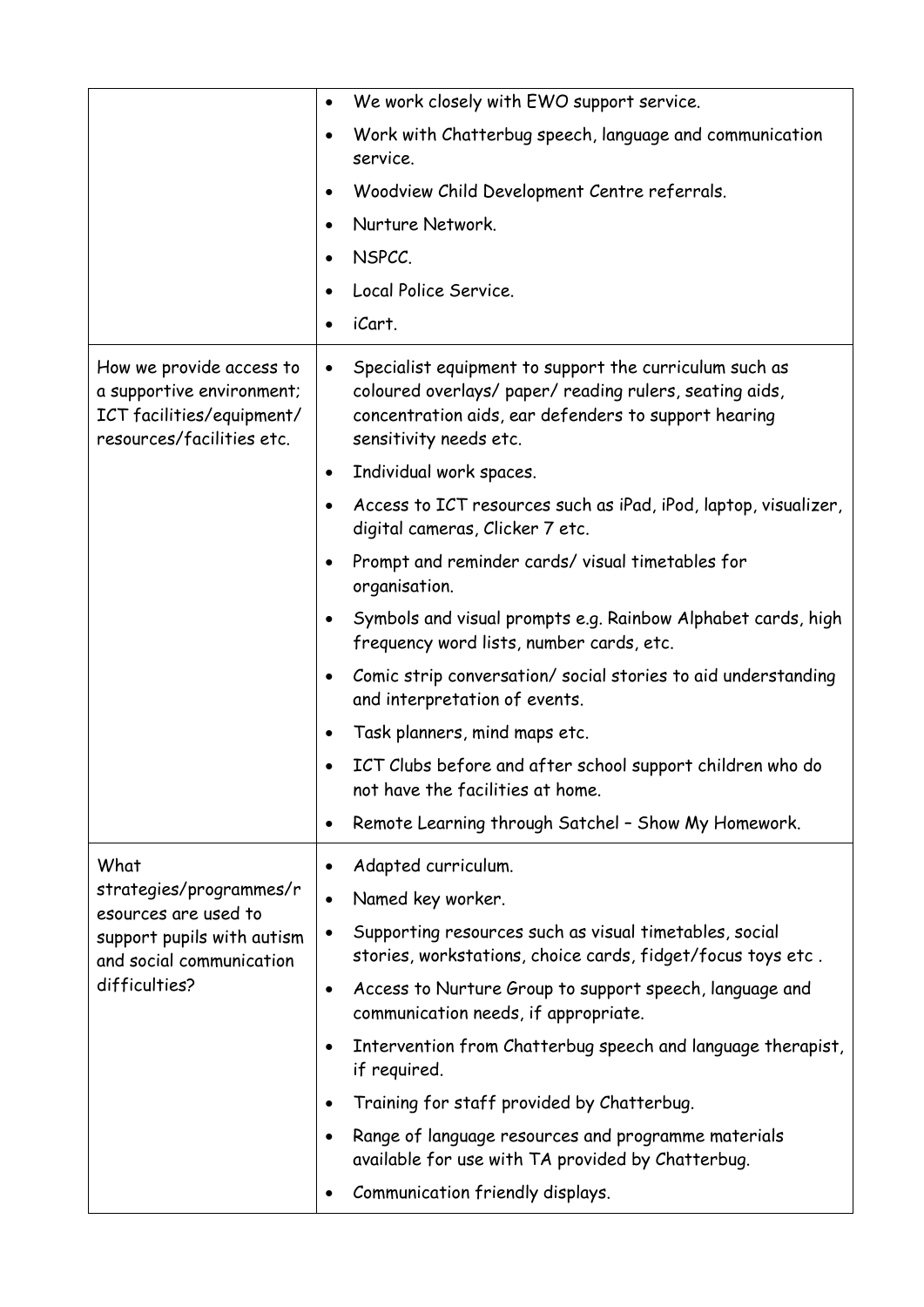| What<br>strategies/programmes/r<br>esources are available to<br>speech and language<br>difficulties? | Intervention from Chatterbug speech and language therapist.<br>$\bullet$                                                                                                                                                      |
|------------------------------------------------------------------------------------------------------|-------------------------------------------------------------------------------------------------------------------------------------------------------------------------------------------------------------------------------|
|                                                                                                      | Delivery of Chatterbug personal speech and language<br>$\bullet$<br>programme resources by TA.                                                                                                                                |
|                                                                                                      | Assistance from TA for small group or individual work,<br>$\bullet$<br>support from TA within class.                                                                                                                          |
|                                                                                                      | Simplified instructions from teachers.<br>$\bullet$                                                                                                                                                                           |
|                                                                                                      | Staff modelling accurate speech.                                                                                                                                                                                              |
| Strategies to support the                                                                            | Small group support in class for guided reading / writing.<br>$\bullet$                                                                                                                                                       |
| development of literacy<br>(reading /writing).                                                       | Regular intervention groups with teacher outside of<br>$\bullet$<br>curriculum time.                                                                                                                                          |
|                                                                                                      | Individual daily/ weekly reading with TA /teacher/ volunteer<br>$\bullet$<br>helpers; Y5 reading buddies for Y3 readers; 'I Am Learning'<br>resource online for reinforcement.                                                |
|                                                                                                      | Reading schemes for 'struggling and/or reluctant' readers,<br>$\bullet$<br>for example, Project X Code and book banded books.                                                                                                 |
|                                                                                                      | Withdrawal into target groups for intervention.<br>$\bullet$                                                                                                                                                                  |
|                                                                                                      | Programmes aimed at developing reading / writing skills -<br>$\bullet$<br>Phonics, Toe by Toe, Lifeboats, Precision Teaching, Pre-<br>tutoring, Indirect Dyslexia Learning (IDL), IDL Gold, Clicker<br>7, Pobble, Letterjoin. |
|                                                                                                      | In all year groups the children are taught in ability groups in<br>$\bullet$<br>English to enable staff to target need more effectively.                                                                                      |
|                                                                                                      | Extra-curricular reading clubs.                                                                                                                                                                                               |
|                                                                                                      | Individual tuition after school to support literacy.<br>$\bullet$                                                                                                                                                             |
| Strategies to support the                                                                            | Small group support in class through guided teaching.<br>$\bullet$                                                                                                                                                            |
| development of numeracy.                                                                             | Withdrawal in a small group for 'catch up' mathematics<br>$\bullet$<br>activities using specific programmes such as Level 2C<br>Mathematics Programme.                                                                        |
|                                                                                                      | Intervention programme - 'On-Track' (from Rising Stars) led<br>$\bullet$<br>by Teaching Assistants (who have undergone training on<br>'Teaching for Mastery' in mathematics).                                                 |
|                                                                                                      | IDL maths to boost basic skills.<br>$\bullet$                                                                                                                                                                                 |
|                                                                                                      | 1:1 tuition for pre-tutoring or at the end of the school day<br>$\bullet$<br>for consolidation.                                                                                                                               |
|                                                                                                      | Use of 'I Am Learning' and 'DoodleMaths' mathematics<br>$\bullet$<br>resource online for reinforcement. Every child has a<br>subscription to access these in school and at home.                                              |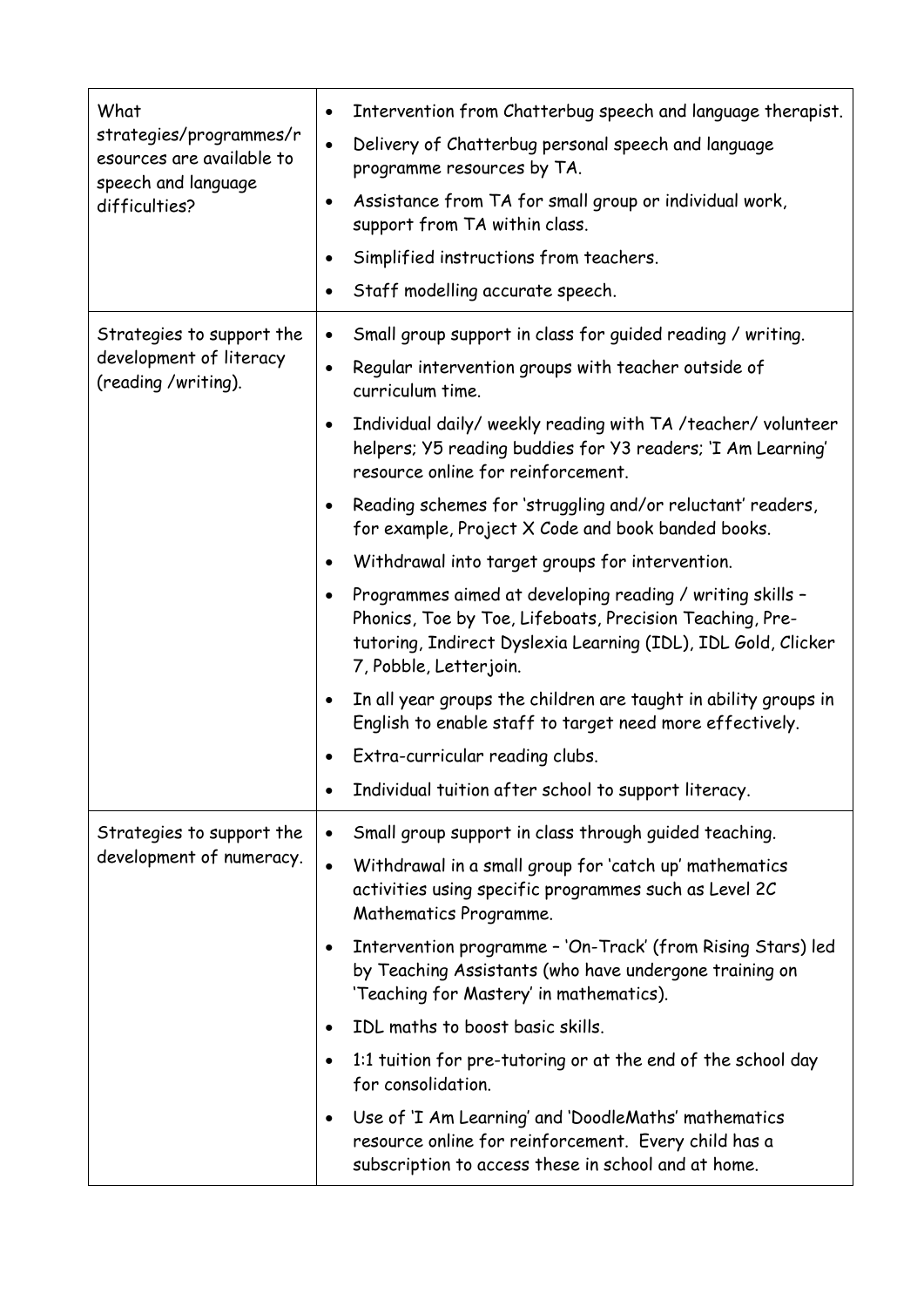|                                                                                                       | $\bullet$ | Use of 'Maths - No Problem!' Scheme.                                                                                                                                                                       |
|-------------------------------------------------------------------------------------------------------|-----------|------------------------------------------------------------------------------------------------------------------------------------------------------------------------------------------------------------|
|                                                                                                       | $\bullet$ | In all year groups the children are taught in ability groups in<br>mathematics to enable staff to target need more<br>effectively.                                                                         |
|                                                                                                       | $\bullet$ | Daily practise of Times Tables through use of printed<br>booklets at the beginning of each lesson.                                                                                                         |
|                                                                                                       | $\bullet$ | Daily practise of the Four Operations, through the use of the<br>website, 'MyMiniMaths.co.uk' at the beginning of every<br>lesson.                                                                         |
|                                                                                                       | $\bullet$ | Provision of a variety of manipulatives to support the<br>'Concrete' stage of the CPA (Concrete, Pictorial, Abstract)<br>approach to teaching mastery in mathematics.                                      |
|                                                                                                       | $\bullet$ | Separate Notebook (to record methods whilst attempting to<br>solve problems) and Journal (to record the reasoning<br>processes and explanations as to how and why methods used<br>were successful or not). |
| How we adapt the                                                                                      | ٠         | Personalised and differentiated curriculum.                                                                                                                                                                |
| curriculum and modify                                                                                 | $\bullet$ | Small group support in class from TA or teacher.                                                                                                                                                           |
| teaching approaches to<br>meet SEND and facilitate<br>access.                                         | $\bullet$ | 1:1 support in the classroom from a TA to facilitate access<br>through support or modified resources.                                                                                                      |
|                                                                                                       | ٠         | Specialist equipment.                                                                                                                                                                                      |
|                                                                                                       | $\bullet$ | Individual plans (educational, behaviour, pastoral, wellbeing).                                                                                                                                            |
|                                                                                                       | $\bullet$ | Individual/ school / year group / class provision mapping.                                                                                                                                                 |
|                                                                                                       |           | Strategies put into place as provided by professionals /<br>specialist services / outreach.                                                                                                                |
|                                                                                                       | ٠         | Varied teaching catering for different learning styles.                                                                                                                                                    |
|                                                                                                       | $\bullet$ | Differentiated feedback strategies.                                                                                                                                                                        |
|                                                                                                       | $\bullet$ | Targeted questioning.                                                                                                                                                                                      |
|                                                                                                       | $\bullet$ | Access to Nurture Group.                                                                                                                                                                                   |
| How we track and assess<br>pupil progress towards<br>the outcomes that we<br>have targeted for pupils | $\bullet$ | Observation in class, in small groups, 1:1 and on the<br>playground.                                                                                                                                       |
|                                                                                                       | $\bullet$ | TA-led Intervention Group feedback.                                                                                                                                                                        |
| (including how we involve                                                                             | $\bullet$ | Target setting with the Headteacher.                                                                                                                                                                       |
| pupils and their<br>parents/carers).                                                                  | $\bullet$ | Communication between class teacher and group teacher to<br>ensure consistency.                                                                                                                            |
| What we do when<br>provision or interventions<br>need to be extended or                               |           | Boxall Profile to track SEMH needs.                                                                                                                                                                        |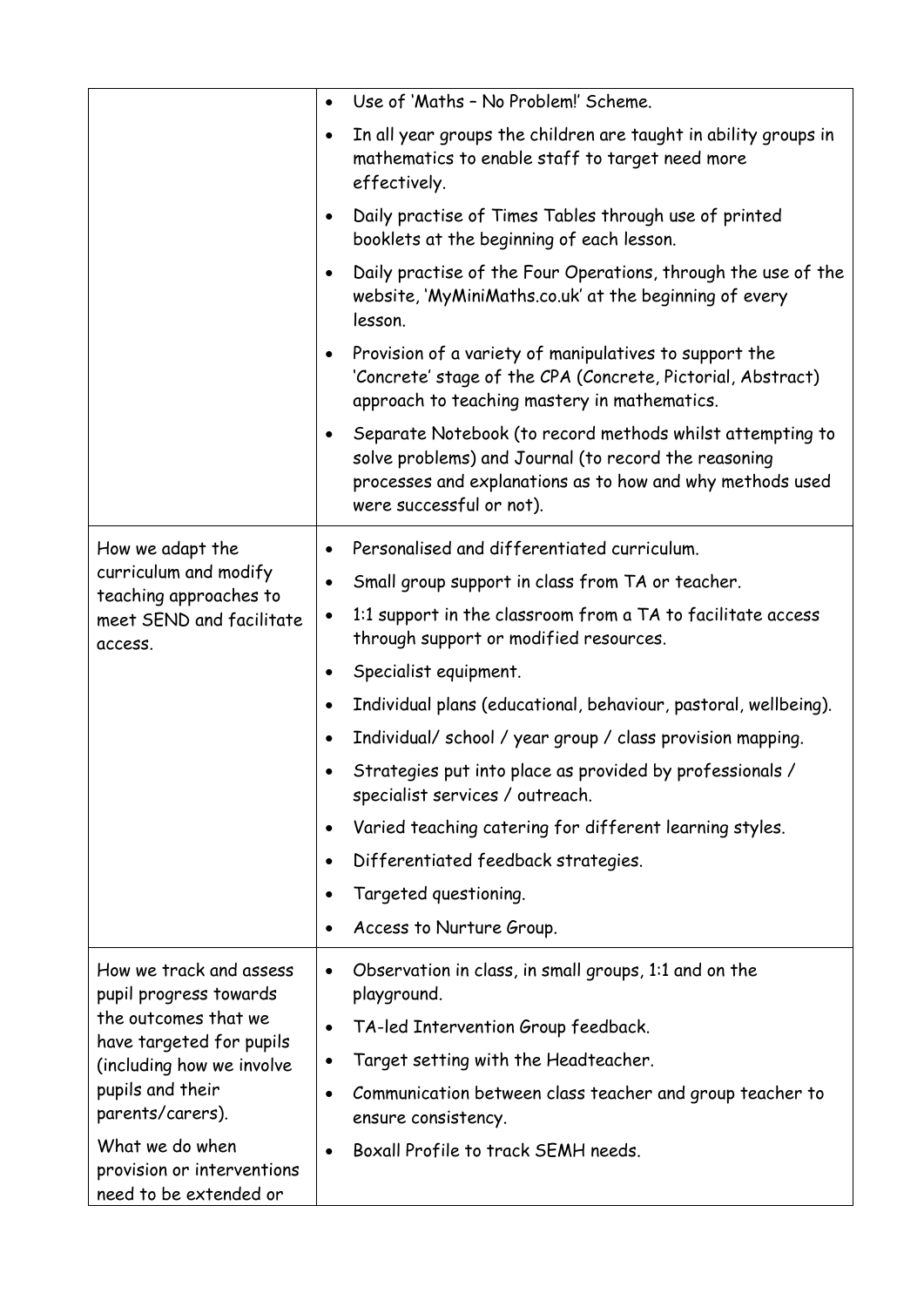| increased and how we<br>evaluate their overall | SENS Support Plan targets and provision set with child and<br>$\bullet$<br>parents/carers.                                                                                                                                                                                                                                                                                                                                                                                 |
|------------------------------------------------|----------------------------------------------------------------------------------------------------------------------------------------------------------------------------------------------------------------------------------------------------------------------------------------------------------------------------------------------------------------------------------------------------------------------------------------------------------------------------|
| effectiveness.                                 | Class / individual provision map - consultation with child and<br>$\bullet$<br>parents/carers.                                                                                                                                                                                                                                                                                                                                                                             |
|                                                | Individual Pastoral Support Plans - consultation with child and<br>$\bullet$<br>parents/carers.                                                                                                                                                                                                                                                                                                                                                                            |
|                                                | CAF (Common Assessment Framework).<br>$\bullet$                                                                                                                                                                                                                                                                                                                                                                                                                            |
|                                                | External professionals undertaking assessment.<br>$\bullet$                                                                                                                                                                                                                                                                                                                                                                                                                |
|                                                | Regular review of targets with child and parents/carers.<br>$\bullet$                                                                                                                                                                                                                                                                                                                                                                                                      |
|                                                | Assessments: NVR/VR, NFER Progress in English and<br>$\bullet$<br>Progress in Maths, National Curriculum Tests, reading ages,<br>spelling ages etc., to measure progress.                                                                                                                                                                                                                                                                                                  |
|                                                | All children identified as having SEND are monitored on a<br>$\bullet$<br>daily basis as part of the school's normal procedures. SENS<br>Support Plans are monitored half-termly and SMART targets<br>(Specific, Measurable, Achievable, Realistic and Timed) are<br>set in discussion with the child. The SENCO monitors<br>progress of individuals on an informal basis through<br>discussions with teaching staff, Teaching Assistants,<br>children and parents/carers. |
|                                                |                                                                                                                                                                                                                                                                                                                                                                                                                                                                            |
| Strategies/support to                          | Use of individual timetables and checklists.<br>$\bullet$                                                                                                                                                                                                                                                                                                                                                                                                                  |
| develop independent                            | 'Chunking' of activities - task planners, mind maps etc.<br>$\bullet$                                                                                                                                                                                                                                                                                                                                                                                                      |
| learning.                                      | Individual success criteria and personal learning targets.<br>$\bullet$                                                                                                                                                                                                                                                                                                                                                                                                    |
|                                                | Visual prompts.                                                                                                                                                                                                                                                                                                                                                                                                                                                            |
|                                                | Verbal feedback.                                                                                                                                                                                                                                                                                                                                                                                                                                                           |
|                                                | Access to 'Help' stations (pens, pencils, rulers, scissors etc).<br>٠                                                                                                                                                                                                                                                                                                                                                                                                      |
|                                                | Labelled areas for storage of equipment.<br>٠                                                                                                                                                                                                                                                                                                                                                                                                                              |
|                                                | Buddy system.                                                                                                                                                                                                                                                                                                                                                                                                                                                              |
|                                                | Self and peer marking (use of purple pen of progress).<br>٠                                                                                                                                                                                                                                                                                                                                                                                                                |
|                                                | Prefects to support specific children.<br>٠                                                                                                                                                                                                                                                                                                                                                                                                                                |
|                                                | High expectations of pupils.<br>$\bullet$                                                                                                                                                                                                                                                                                                                                                                                                                                  |
|                                                | Future aspirations encouraged and supported.<br>٠                                                                                                                                                                                                                                                                                                                                                                                                                          |
|                                                | PSHE Education, Nurture Group support, 1:1 pastoral support<br>$\bullet$<br>with Family Support Worker, Independent Travel Training<br>(Y6), transition support groups.                                                                                                                                                                                                                                                                                                    |
| Support / supervision at                       | Named Midday Supervisor at lunchtimes.<br>$\bullet$                                                                                                                                                                                                                                                                                                                                                                                                                        |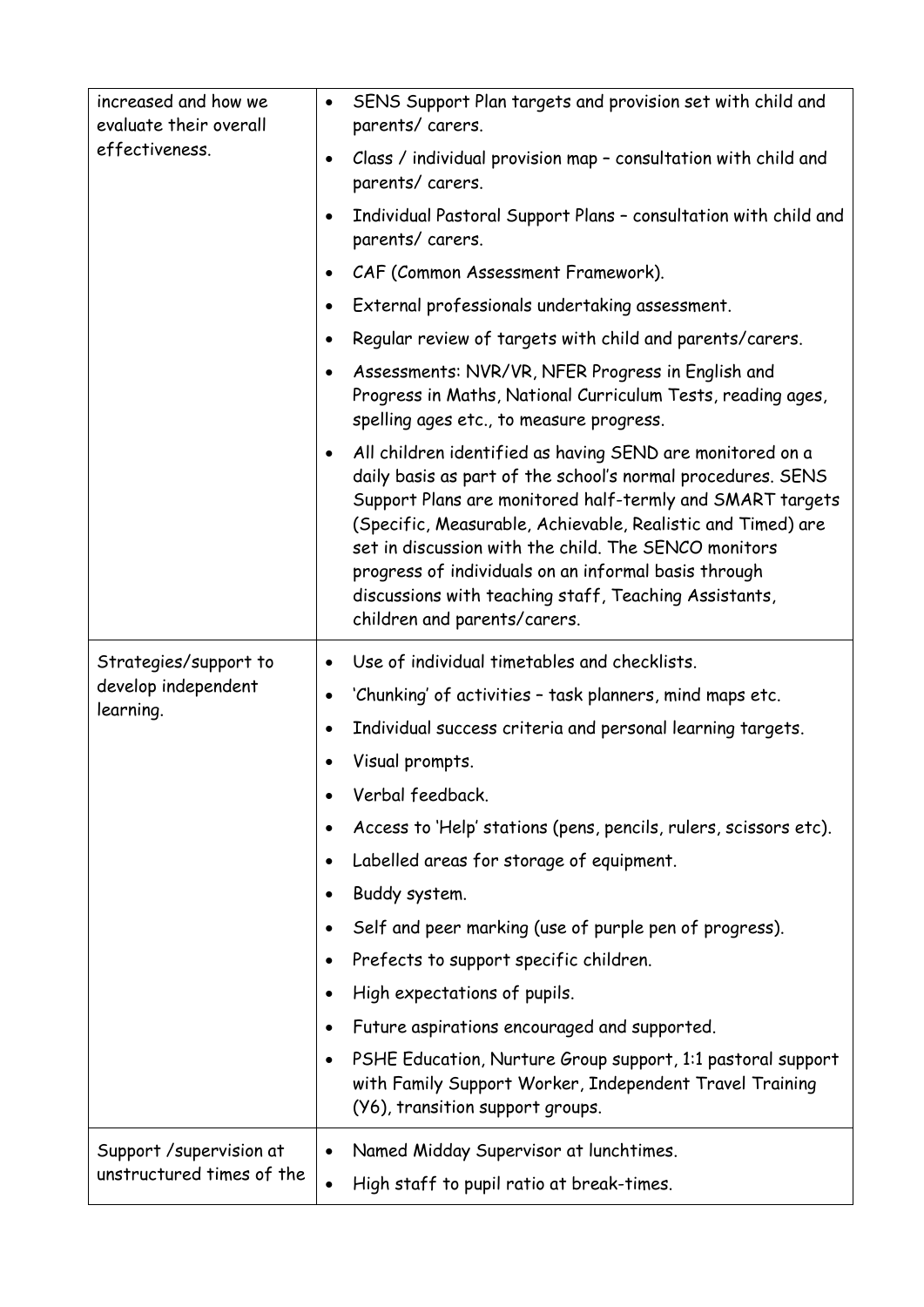| day including personal                                                                                                                         | Lunchtime clubs.<br>$\bullet$                                                                                                                                                                                                                                                                                                                                                                                                                             |
|------------------------------------------------------------------------------------------------------------------------------------------------|-----------------------------------------------------------------------------------------------------------------------------------------------------------------------------------------------------------------------------------------------------------------------------------------------------------------------------------------------------------------------------------------------------------------------------------------------------------|
| care arrangements.                                                                                                                             | Individual Pastoral Support Plans which specify break and<br>$\bullet$<br>lunchtime provision.                                                                                                                                                                                                                                                                                                                                                            |
|                                                                                                                                                | Year 6 Play Leaders.<br>$\bullet$                                                                                                                                                                                                                                                                                                                                                                                                                         |
|                                                                                                                                                | Sports Coach and PE Subject Leader leading activities during<br>all break times.                                                                                                                                                                                                                                                                                                                                                                          |
|                                                                                                                                                | Support staff employed who are responsible for personal<br>$\bullet$<br>care of named pupils.                                                                                                                                                                                                                                                                                                                                                             |
|                                                                                                                                                | Toilet prefects.<br>$\bullet$                                                                                                                                                                                                                                                                                                                                                                                                                             |
| Extended school provision<br>available; before and                                                                                             | A wide range of lunchtime and after school activity clubs for<br>$\bullet$<br>pupils of different ages.                                                                                                                                                                                                                                                                                                                                                   |
| after school, holidays etc.                                                                                                                    | A range of opportunities available for more able children and<br>$\bullet$<br>extended through links with the high schools.                                                                                                                                                                                                                                                                                                                               |
|                                                                                                                                                | Mastery Approach to teaching and learning, specifically<br>$\bullet$<br>homework projects to develop mastery skills - support given<br>in school to enable everyone to take part.                                                                                                                                                                                                                                                                         |
|                                                                                                                                                | The Village Care Club Ltd., although a private company,<br>$\bullet$<br>operates on site and offers before and after school care.                                                                                                                                                                                                                                                                                                                         |
| How will we support pupils                                                                                                                     | All children are enabled to participate in school trips by:<br>$\bullet$                                                                                                                                                                                                                                                                                                                                                                                  |
| to be included in activities<br>outside the classroom<br>(including school trips)<br>working alongside their<br>peers who do not have<br>SEND? | Risk Assessments being carried out for specific needs of each<br>class; staff meeting with parents/ carers and adhering to care<br>plans for children requiring medication; routes on trips are<br>adapted to allow for wheel chairs/ severe asthma sufferers etc;<br>transport with accessibility requested if needed; higher level of<br>staff support, if required; referral to local authority partner<br>agencies - Young Carers, Mayor's Award etc. |
| Strategies used to reduce                                                                                                                      | Full-time Family Support Worker.<br>$\bullet$                                                                                                                                                                                                                                                                                                                                                                                                             |
| anxiety, prevent bullying,<br>promote emotional                                                                                                | Planned support from TAs.<br>$\bullet$                                                                                                                                                                                                                                                                                                                                                                                                                    |
| wellbeing and develop<br>self-esteem including<br>mentoring.                                                                                   | Meet and greet at start of day.<br>$\bullet$                                                                                                                                                                                                                                                                                                                                                                                                              |
|                                                                                                                                                | Parental contact daily through Home - School Diary.<br>٠                                                                                                                                                                                                                                                                                                                                                                                                  |
|                                                                                                                                                | Referral to CAMHS (Child and Adult Mental Health Service).<br>$\bullet$                                                                                                                                                                                                                                                                                                                                                                                   |
|                                                                                                                                                | Educational Psychology Service Group Consultation process.<br>$\bullet$                                                                                                                                                                                                                                                                                                                                                                                   |
|                                                                                                                                                | Nurture groups in place.<br>$\bullet$                                                                                                                                                                                                                                                                                                                                                                                                                     |
|                                                                                                                                                | Forest School sessions.<br>$\bullet$                                                                                                                                                                                                                                                                                                                                                                                                                      |
|                                                                                                                                                | ELSA (Emotional Literacy Support assistant) sessions.<br>$\bullet$                                                                                                                                                                                                                                                                                                                                                                                        |
|                                                                                                                                                | Individual Pastoral Support Plans.<br>$\bullet$                                                                                                                                                                                                                                                                                                                                                                                                           |
|                                                                                                                                                | PSHE curriculum - SCARF programme.<br>$\bullet$                                                                                                                                                                                                                                                                                                                                                                                                           |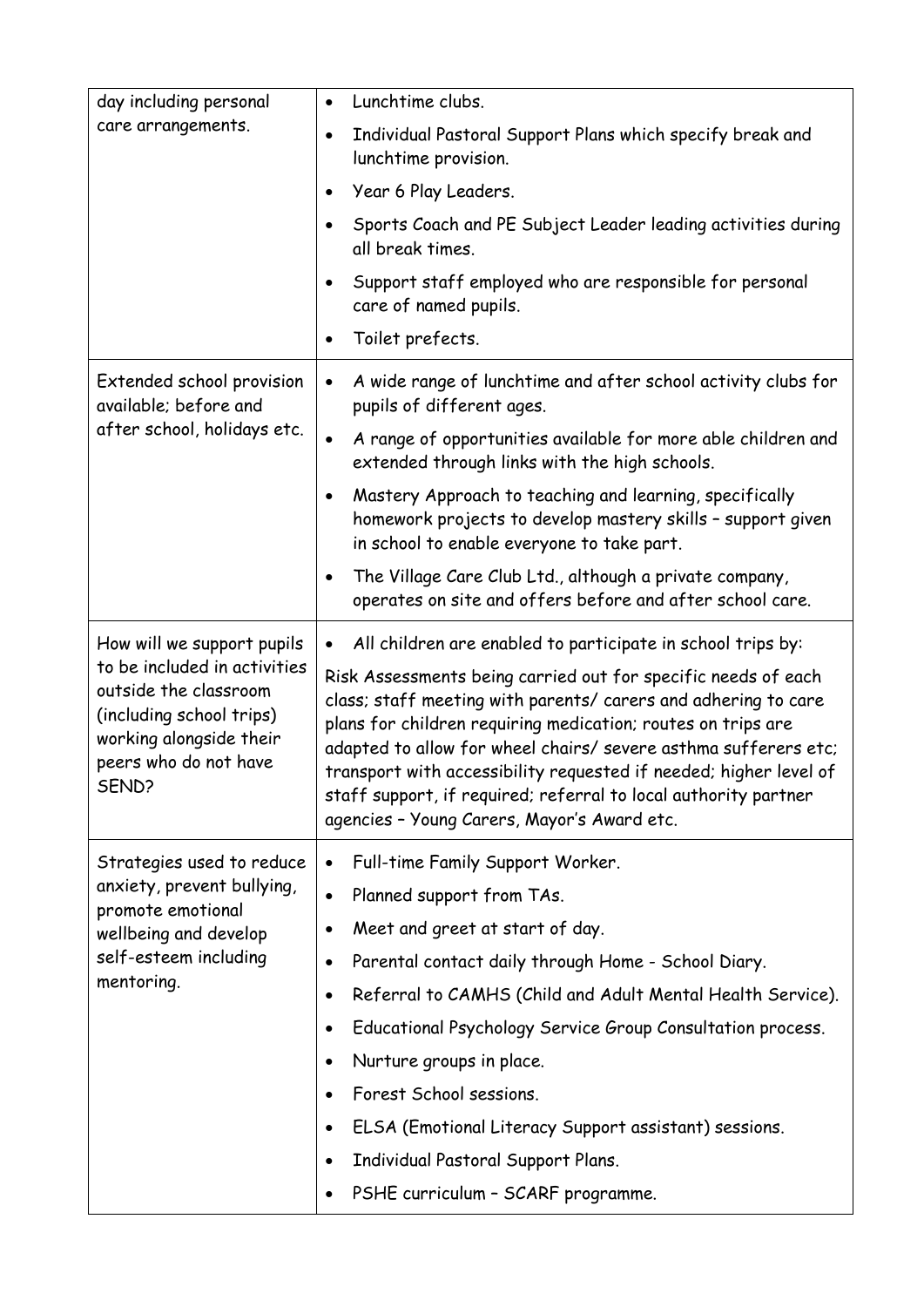|                                                                                                  | Rainbows Programme annually to support children<br>$\bullet$<br>experiencing a loss or bereavement in their lives.                                                                                                                    |
|--------------------------------------------------------------------------------------------------|---------------------------------------------------------------------------------------------------------------------------------------------------------------------------------------------------------------------------------------|
|                                                                                                  | The Healthitude Programme delivered annually in Year 6 to<br>٠<br>promote health and emotional wellbeing.                                                                                                                             |
|                                                                                                  | NSPCC deliver the 'Keeping Happy and Safe' Assembly and<br>$\bullet$<br>workshops to Years 5 and 6 children biennially.                                                                                                               |
| What strategies can be<br>put in place to support<br>behaviour management?                       | Use of the school's Behaviour for Learning Policy.<br>$\bullet$<br>Individual Behaviour Plans.<br>$\bullet$<br>Regular staff training and support.<br>$\bullet$<br>Nurture Approach throughout school.<br>$\bullet$<br>Nurture Group. |
|                                                                                                  | Restorative Justice Approach.<br>٠                                                                                                                                                                                                    |
|                                                                                                  | Daily behaviour record, if needed.<br>$\bullet$                                                                                                                                                                                       |
|                                                                                                  | Reward system/regular praise.<br>$\bullet$                                                                                                                                                                                            |
|                                                                                                  | Support and intervention from outreach behaviour specialist.                                                                                                                                                                          |
|                                                                                                  | Individual Pastoral Support Plan.<br>$\bullet$                                                                                                                                                                                        |
|                                                                                                  | Strategies in place for unstructured times of the day e.g.,<br>alternative location for break time, sports coach, lunchtime<br>clubs, key worker etc.                                                                                 |
|                                                                                                  | Referral to PBS (Positive Behaviour Support Team).                                                                                                                                                                                    |
|                                                                                                  | Key worker identified.                                                                                                                                                                                                                |
|                                                                                                  | Full-time Family Support Worker.                                                                                                                                                                                                      |
|                                                                                                  | Involvement of specialist services, eq. Educational Psychology<br>service, CAMHS etc.                                                                                                                                                 |
| How we support pupils in                                                                         | SENCO co-ordinates transition of pupils with SEND.<br>$\bullet$                                                                                                                                                                       |
| their transition into our<br>school and when they<br>leave us and in preparing<br>for adulthood. | Year 2 teachers meet with Year 3 staff to discuss additional<br>needs.                                                                                                                                                                |
|                                                                                                  | Year 6 teachers meet with Year 7 staff to discuss additional<br>$\bullet$<br>needs.                                                                                                                                                   |
|                                                                                                  | Regular meetings with parents/carers.                                                                                                                                                                                                 |
|                                                                                                  | Transition plans for individual children-extra visits to new<br>setting etc.                                                                                                                                                          |
|                                                                                                  | Risk assessments completed.                                                                                                                                                                                                           |
|                                                                                                  | Work with Halton SEND Partnership.                                                                                                                                                                                                    |
|                                                                                                  | Social stories and visual prompts for pupils.                                                                                                                                                                                         |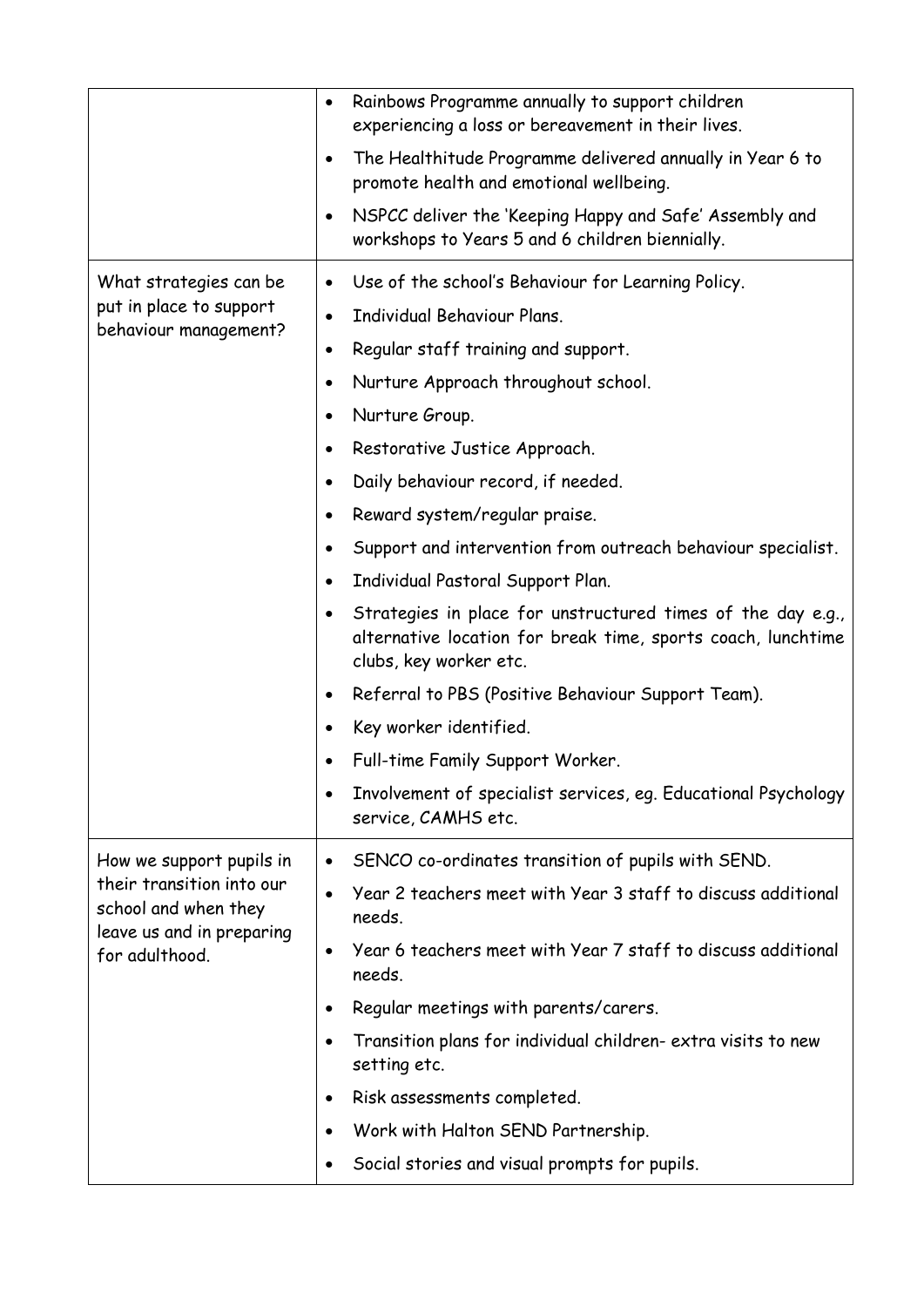|                                                                                                                                                | Work through aspects of PSHE Education related to<br>$\bullet$<br>managing and preparing for change.                                                                                                                                     |
|------------------------------------------------------------------------------------------------------------------------------------------------|------------------------------------------------------------------------------------------------------------------------------------------------------------------------------------------------------------------------------------------|
|                                                                                                                                                | Programme of preparatory visits for Year 2 and Year 6<br>$\bullet$<br>pupils.                                                                                                                                                            |
|                                                                                                                                                | Family Support Worker meeting with Y7 mentors.<br>$\bullet$                                                                                                                                                                              |
|                                                                                                                                                | Longer term links/ projects with high schools to increase<br>$\bullet$<br>familiarity.                                                                                                                                                   |
| Access to strategies,<br>resources, programmes,<br>therapists to support<br>occupational therapy/<br>physiotherapy needs and<br>medical needs. | Intervention from physiotherapy / occupational therapy<br>$\bullet$<br>team.                                                                                                                                                             |
|                                                                                                                                                | Assessment and individual programmes.<br>$\bullet$                                                                                                                                                                                       |
|                                                                                                                                                | Specialist resources.<br>$\bullet$                                                                                                                                                                                                       |
|                                                                                                                                                | Delivery of planned intervention programme by skilled<br>$\bullet$<br>member of school staff.                                                                                                                                            |
|                                                                                                                                                | Close liaison with School Nursing Service and other medical<br>$\bullet$<br>staff where required.                                                                                                                                        |
|                                                                                                                                                | Staff training for managing particular medical needs.<br>$\bullet$                                                                                                                                                                       |
|                                                                                                                                                | Close contact with parents/ carers.<br>$\bullet$                                                                                                                                                                                         |
|                                                                                                                                                | Outreach support.<br>٠                                                                                                                                                                                                                   |
| Extra support for parents<br>and carers and pupils<br>offered by the<br>school/how parents are                                                 | At the beginning of the academic year all parents / carers<br>$\bullet$<br>are invited to join their child's class teacher for a curriculum<br>meeting where the teachers discuss the outline of their<br>class's learning for the year. |
| involved in their child's                                                                                                                      | There is a termly Child - Parent / Carer - Teacher meeting.<br>$\bullet$                                                                                                                                                                 |
| education.                                                                                                                                     | Parents / carers are invited to assemblies, Collective<br>$\bullet$<br>Worship, celebrations in Church, concerts, performances,<br>Children's University Graduations, coffee mornings etc.                                               |
|                                                                                                                                                | Many parents / carers volunteer to assist in school in a<br>$\bullet$<br>variety of ways, for example, reading with children,<br>accompanying children on educational visits, transporting /<br>supporting sports events.                |
|                                                                                                                                                | Work undertaken in school is sent home on a regular basis in<br>$\bullet$<br>'Sharing Learning' books.                                                                                                                                   |
|                                                                                                                                                | For parents/carers we offer a range of family learning<br>$\bullet$<br>opportunities and we work in conjunction with the Halton<br>Family Learning Team to deliver these programmes.                                                     |
|                                                                                                                                                | The school has consulted parents/carers on the Behaviour<br>$\bullet$<br>for Learning Policy and staff are always willing to offer<br>advice.                                                                                            |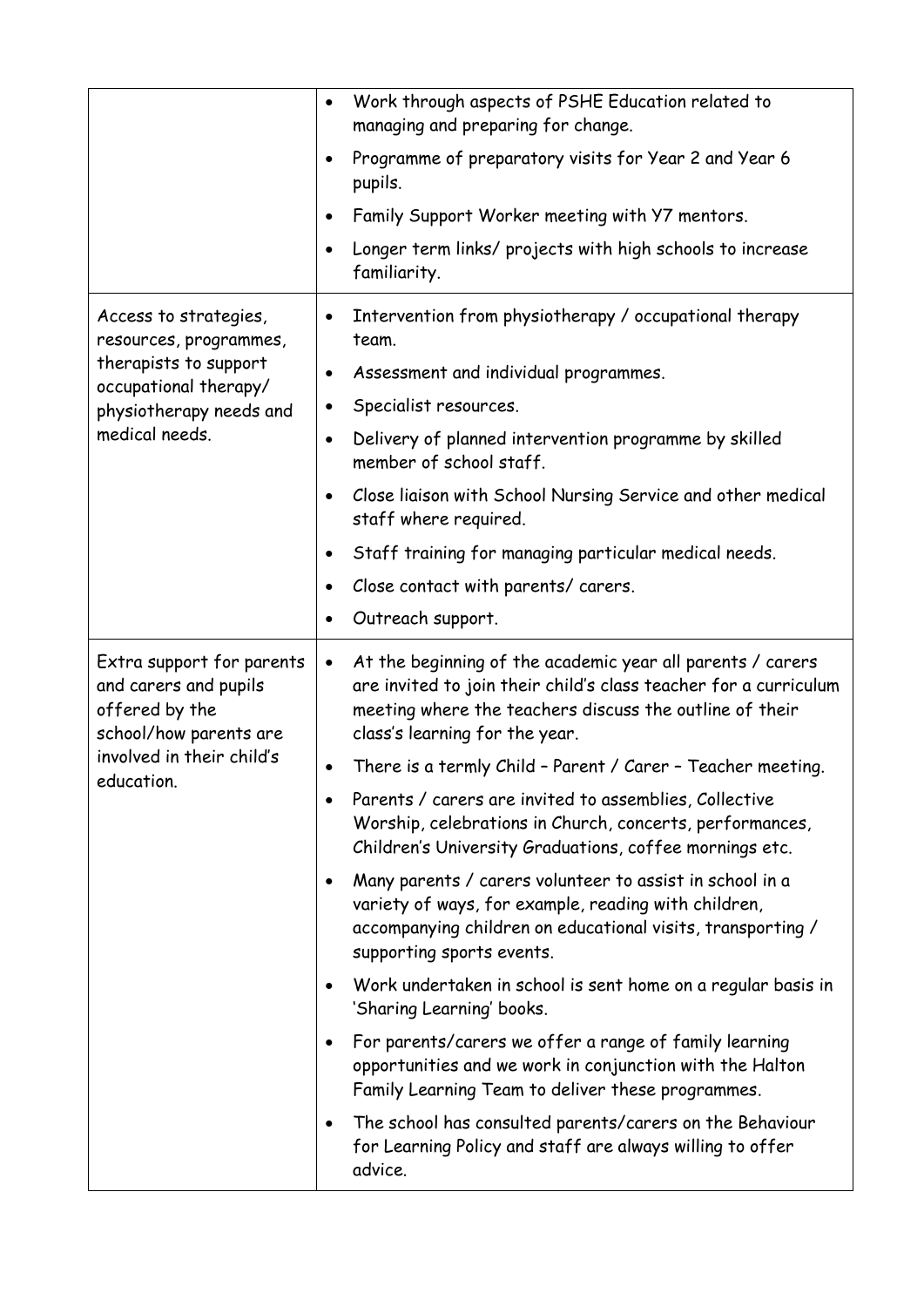|                                                                                            | Parents/carers can call in to school any morning from 8.30 am<br>$\bullet$<br>and Tuesday-Friday evenings by appointment.                                                                                                                                                                                                                                                                                                                                                                                                                                                                     |
|--------------------------------------------------------------------------------------------|-----------------------------------------------------------------------------------------------------------------------------------------------------------------------------------------------------------------------------------------------------------------------------------------------------------------------------------------------------------------------------------------------------------------------------------------------------------------------------------------------------------------------------------------------------------------------------------------------|
|                                                                                            | The school signposts appropriate groups and organisations<br>$\bullet$<br>which are relevant for families' needs.                                                                                                                                                                                                                                                                                                                                                                                                                                                                             |
|                                                                                            | The school works closely with the Local Authority's Locality<br>$\bullet$<br>Team in Widnes which works with families and offers<br>support.                                                                                                                                                                                                                                                                                                                                                                                                                                                  |
|                                                                                            | Pupils' views are very important to us, they are regularly<br>canvassed and actioned.                                                                                                                                                                                                                                                                                                                                                                                                                                                                                                         |
|                                                                                            | If required by a child, a key worker is identified who they<br>$\bullet$<br>meet with and know to go to if they require support / advice.                                                                                                                                                                                                                                                                                                                                                                                                                                                     |
|                                                                                            | Full-time Family Support worker employed.                                                                                                                                                                                                                                                                                                                                                                                                                                                                                                                                                     |
|                                                                                            | At St. Bede's Catholic Junior School it is recognised that<br>parents/carers play a critical role in the education of their child.<br>If any parent/carer has concerns or complaints regarding the<br>education of their child then the school staff investigates them<br>promptly. If the matter cannot be resolved then parents/carers<br>have a right to make representation to the Headteacher and<br>then to the Governing Body. Parents/carers also have access to<br>the local independent Parent Partnership Scheme which can<br>offer advice and information on all aspects of SEND. |
|                                                                                            | Further information on support services available to parents is<br>available on the SEND Local Offer for Halton at:                                                                                                                                                                                                                                                                                                                                                                                                                                                                           |
|                                                                                            | https://localoffer.haltonchildrenstrust.co.uk/                                                                                                                                                                                                                                                                                                                                                                                                                                                                                                                                                |
| How additional funding<br>for SEND is used within<br>the school with individual<br>pupils. | Schools receive funding for all pupils including those with<br>$\bullet$<br>special educational needs and disabilities and they meet<br>pupils' needs through this (including additional support and<br>equipment). The Local Authority may contribute if the cost<br>of meeting an individual's needs is more than £10,000 per<br>year.                                                                                                                                                                                                                                                      |
|                                                                                            | If the assessment of a pupil's needs identifies something<br>$\bullet$<br>that is significantly different to what is usually available,<br>there will be additional funding allocated possibly through an<br>Education and Health Care Plan.                                                                                                                                                                                                                                                                                                                                                  |
|                                                                                            | Teaching Assistants are employed to support children with<br>$\bullet$<br>identified needs - this may be 1:1 support but more often<br>than not, a teaching assistant is available to support a group<br>of children in a class or year group encouraging independence<br>and resilience and ensuring that children do not become<br>overly dependent on an adult.                                                                                                                                                                                                                            |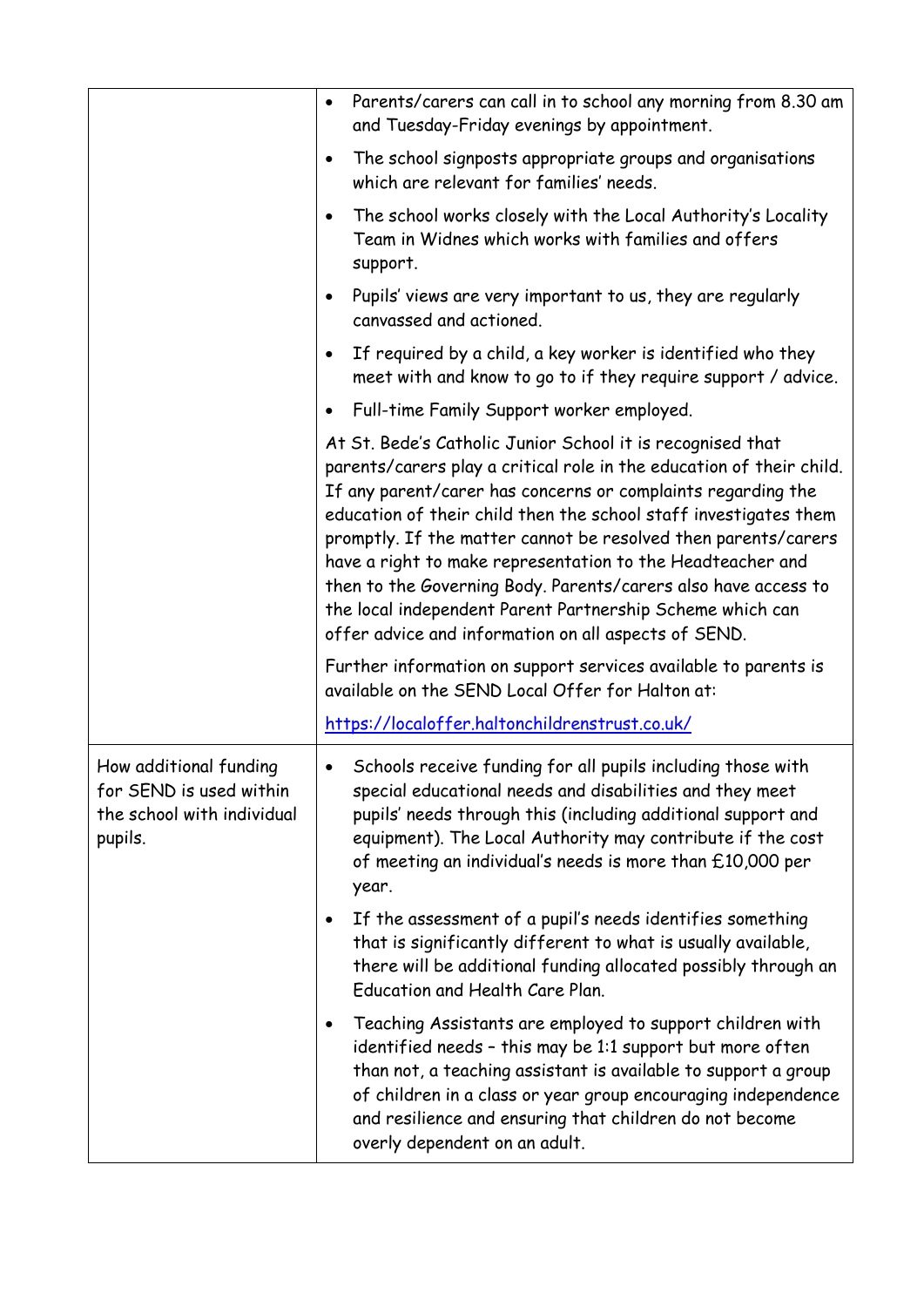|                                                                                                                                                                                                                                                                                                              | Specific resources and/ or external specialist support may<br>$\bullet$<br>be purchased to support a child's needs.                                                                                                                                                                                                                                                                                                                                                                                                                                                                                                                                                                                                                                                                                                                                                                                    |
|--------------------------------------------------------------------------------------------------------------------------------------------------------------------------------------------------------------------------------------------------------------------------------------------------------------|--------------------------------------------------------------------------------------------------------------------------------------------------------------------------------------------------------------------------------------------------------------------------------------------------------------------------------------------------------------------------------------------------------------------------------------------------------------------------------------------------------------------------------------------------------------------------------------------------------------------------------------------------------------------------------------------------------------------------------------------------------------------------------------------------------------------------------------------------------------------------------------------------------|
| Arrangements for<br>٠<br>supporting pupils who are<br>$\bullet$<br>looked after by the local<br>$\bullet$<br>authority and have SEND.<br>Including examples of how<br>pupil premium is used<br>within the school.<br>$\bullet$<br>$\bullet$<br>$\bullet$<br>$\bullet$<br>$\bullet$<br>$\bullet$<br>$\bullet$ | Pupil Premium Champions.<br>Booster classes in Year 6.<br>Coaching for Year 6 able pupils and those with SEND.<br>Teaching Assistants deployed in groups for English and<br>mathematics lessons where specific need is identified.<br>Target Tracker to support the analysis of attainment and<br>progress data and school self-evaluations<br>ICT to support learning, for example, iPads, IDL, Pobble,<br>Doodle Maths, Clicker 7 etc.<br>Children's University: innovative programme of high-quality<br>learning opportunities outside school hours, rewarding<br>participants, encouraging engagement and learning and raising<br>aspirations.<br>Extra-curricular opportunities provided by additional adults.<br>Extra-curricular tuition with teacher.<br>Extra-curricular music tuition eg. Drumming, guitar etc.<br>Key Worker for looked after children to ensure support is<br>appropriate. |

COVID19 amendments:

From September, the government announced plans for all children to return to school on a full-time basis.

Following the guidelines provided by the government, which can be found below

https://www.gov.uk/government/publications/actions-for-schools-during-thecoronavirusoutbreak/guidance-for-full-opening-schools

St. Bede's Catholic Junior School will be providing the following:

Children will be taught in their class bubble and will remain together for break and lunch times.

Each class will have set teachers and teaching assistants assigned to it.

Children will have access to their relevant curriculum through planned lessons, set by class teachers, which consider the need to cover any knowledge and skills missed during the Covid-19 pandemic as well as any well-being needs children may have.

Children will have access to all provisions as listed in SEND Provision section of the SEND information report. These include:

- Activities linked to the outcomes on their Education Health Care Plans.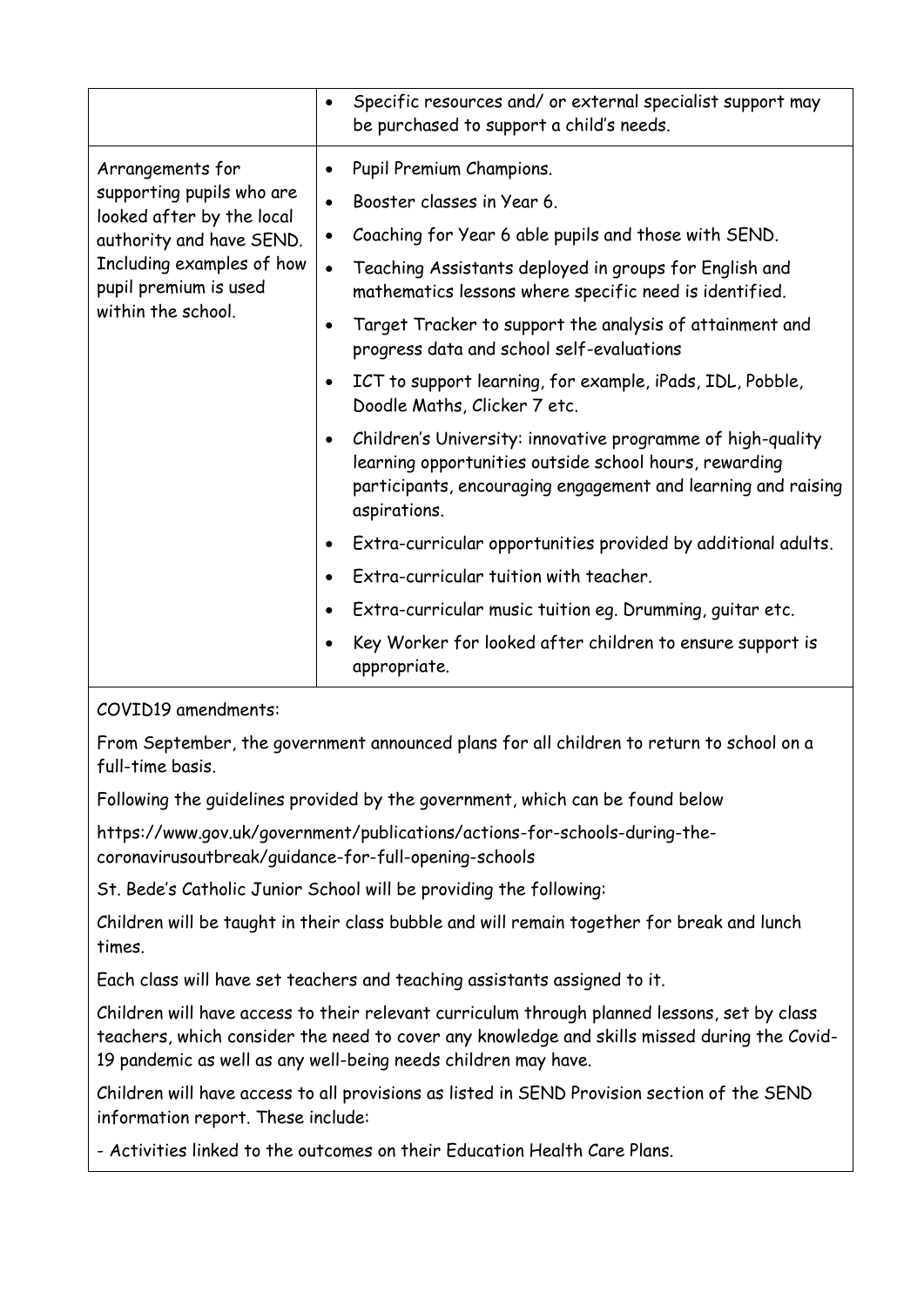- Visual supports such as visual timetables, working memory boards, now and next cards or task cards.

- Coloured overlays, ear defenders and sensory boxes.

- Technology where appropriate, such as laptops and iPads.

- Access to Theraplay activities and resources to support emotional well-being, such a social or emotional stories.

Interventions will take place within bubbles. Trained Teaching Assistants will deliver these interventions.

Following a Well-being Questionnaire needs will be identified and children will have access to Well-being Support Plans and intervention should they require it.

SEND support plans will continue to be in place for children on the SEND register and reviews will be conducted via Email, zoom or Telephone call.

EHCP annual reviews or meetings will be held via Zoom/Microsoft Teams/Telephone call with

professionals and parents.

Outside agencies will begin providing interventions within school or online via Zoom/ Microsoft Teams/Telephone calls, where necessary, following all guidance on social distancing and hygiene.

The offer shown below applies to any children that may need to be taught remotely.

As stated in the government guidance:

*'Where a class, group or small number of pupils need to self-isolate, or there is a local lockdown requiring pupils to remain at home, we expect schools to have the capacity to offer immediate remote education'.*

Should there be a case for children to work from home, St. Bede's Catholic Junior School will ensure that:

- Work will be set by class teachers. It will consider the needs of the pupils and will follow a well-sequenced curriculum so that knowledge and skills are built incrementally, with a good level of clarity about what is intended to be taught and practised in each subject.

- Teachers will set and check work regularly to gauge how well pupils are progressing through the curriculum using 'Satchel One'.

- Contact with families will be made by their class teacher or the Family Support Worker to ensure that pupils outcomes are kept at the forefront and that their emotional needs are being met.

- Class teachers will set work and provide resources for individuals with SEND that are differentiated to suit their ability and relate to the outcomes/targets on their EHCP or SEND support plans.

- Printed resources will be provided for pupils who do not have suitable online access.

Parents of pupils with SEND may continue to require our support at this time. The SENDCo can be contacted via the email below or by the school telephone number.